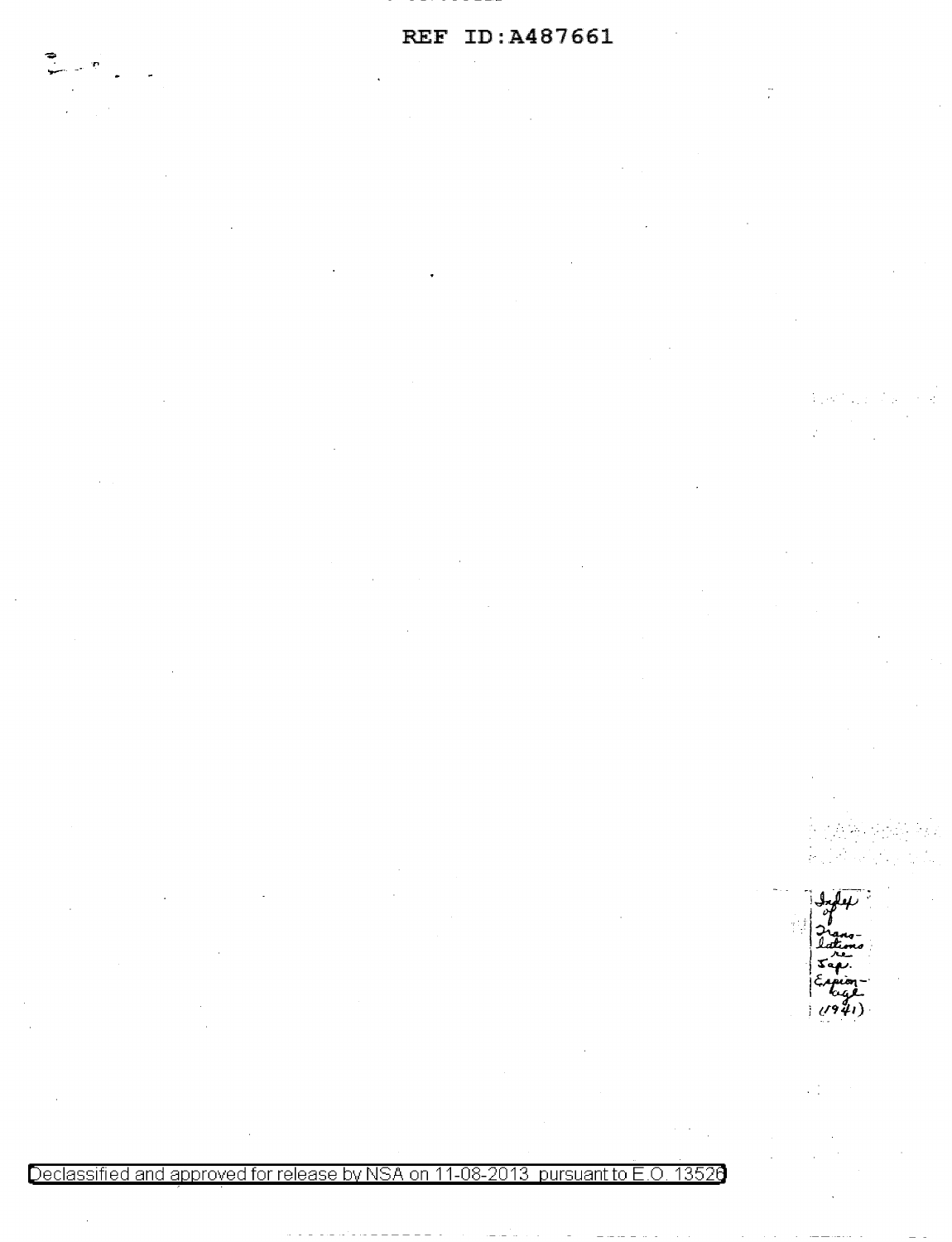



\* anny tris av 6757

**INDEX OF TRANSLATIONS RE JAP ESPIONAGE, 1941** 

| <b>DOCUMENT</b> |  |           |                                     | FARAMA - FILUR IV ALIAVA UN FEARL RARDUR                                                                                                                               |
|-----------------|--|-----------|-------------------------------------|------------------------------------------------------------------------------------------------------------------------------------------------------------------------|
|                 |  |           | Date $(1941)$ : JD#: SIS#: OTHER #: | <b>BRIEF</b>                                                                                                                                                           |
|                 |  | : 23018 : |                                     | Oct. 3 A : 5584 : 23017 : Pan. 169 : Monthly "expense account" requested for espionage<br>: in Panama - \$730 per month (with "break-down").                           |
|                 |  |           |                                     | Nov. 19 A: 6613: 24989: Pan. 265: On Nov. 10th two American submarines went through<br>: the Canal into the Pacific.                                                   |
|                 |  |           |                                     | Nov. 24 N : 6715 $\text{L}$ 35234: Pan. 285: "Panama Shipping Report" for Nov. 13, 1941.                                                                               |
|                 |  |           |                                     | Dec. 3 A: 6990: 25636: Pan. 282: Early in November, 12 Douglas two-motored bombers<br>: and 6 Airacobra pursuit planes flew here to<br>: increase the Canal air force. |
|                 |  |           |                                     | Dec. 5 A: 7066: 25774: Pan. 300: Four ships transitting Canal on Nov. 18th.<br>: (Obviously incomplete.)                                                               |

|                                     |                                  | . | JULIUSTAJA IV AILAVA VR FIRIN IMINUS                                                                                                                                                                                                                   |
|-------------------------------------|----------------------------------|---|--------------------------------------------------------------------------------------------------------------------------------------------------------------------------------------------------------------------------------------------------------|
| <b>DOCUMENT</b>                     |                                  |   |                                                                                                                                                                                                                                                        |
| Date $(1941)$ : JD#: SIS#: OTHER #: |                                  |   | <b>BRIEF</b>                                                                                                                                                                                                                                           |
|                                     |                                  |   | Dec. 10 A: 7327: 26092: Pan. 310: Nine ships transitting Canal on Nov. 19th and 20th.<br>(Dated Nov. 20, 1941.)                                                                                                                                        |
| Dec. 25 A: 7809: 26820: Pan.        | : 26821 :<br>26794;<br>: 26830 : |   | $321:$ (Dated Nov. 22, 1941)<br>(1) Pro-Axis attitude of ARIAS.<br>(2) AA defenses of the Canal.<br>(3) Trans-Isthmus military highway.<br>: (4) Defenses against attack from sea.<br>Present strengths:<br>Army 47,000; Navy 10,000; Air Force 5,000. |

### Note: All Panama messages in "J19".

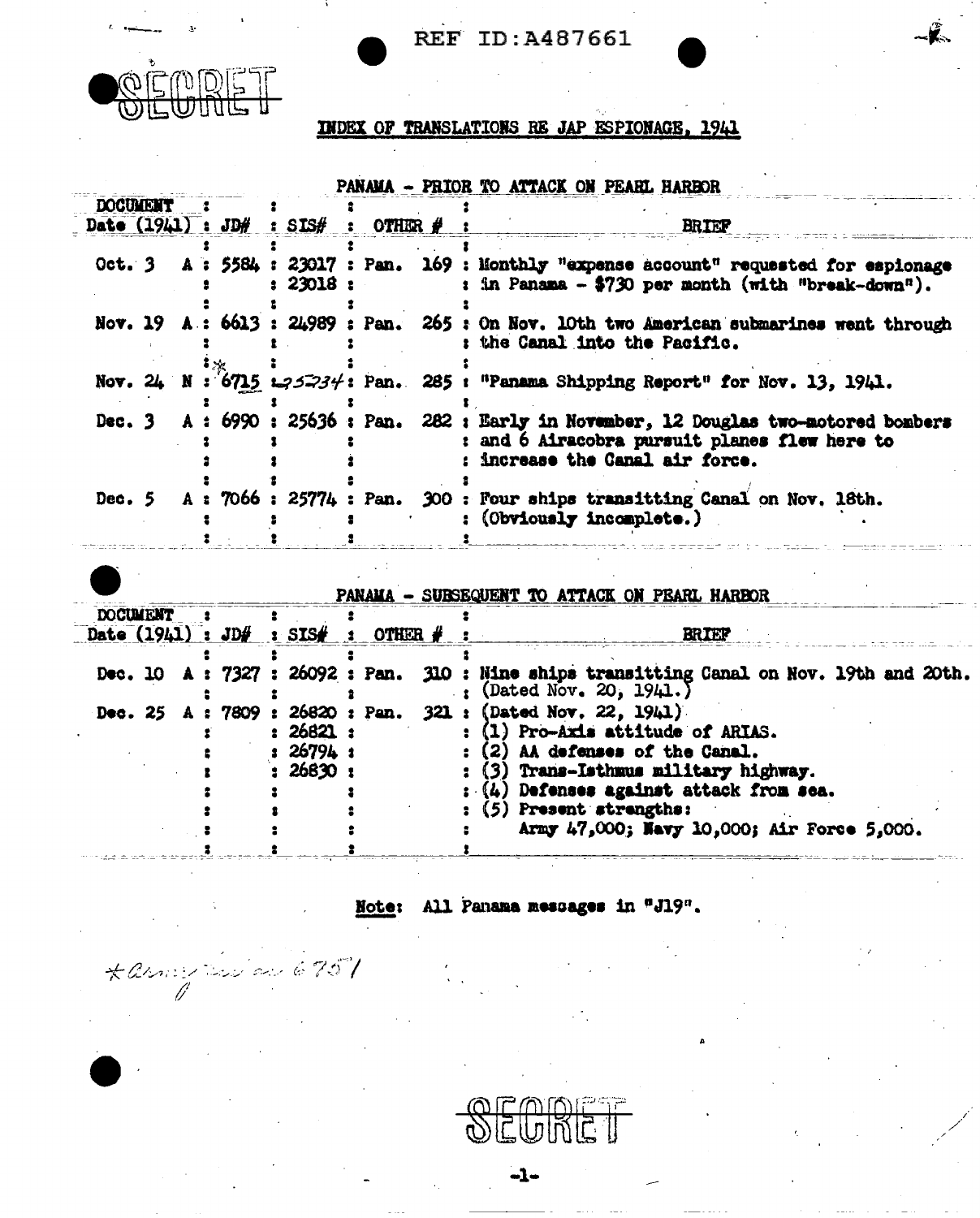---------



 $\sim$ 

INDEX OF TRANSLATIONS RE JAP ESPIONAGE, 1941 - CONT'D

|                 |  |                                         |        |      | MANILA - PRIOR TO ATTACK ON PEARL HARBOR                                                                                                                                                                     |
|-----------------|--|-----------------------------------------|--------|------|--------------------------------------------------------------------------------------------------------------------------------------------------------------------------------------------------------------|
| <b>DOCUMENT</b> |  | Date $(1941)$ : JD# : SIS# : OTHER #    |        |      | <b>BRIEF</b>                                                                                                                                                                                                 |
|                 |  | Oct. 8 A: 5681: 23207: Tok.             |        |      | 318 : Make reconnaissance of the new defense works on<br>: Luzon.                                                                                                                                            |
|                 |  | Nov. 4 N : 6270 : $24382 +$ Man.        |        |      | $723$ : Re your $\#318$ - Incorporation of the Philippine<br>: Army into the Far Eastern Army.                                                                                                               |
| *Nov. 8         |  | N: 6335: 24533                          | : Man. |      | 722: U.S. Military and Naval planes in the Philippines<br>$(Nov. 1, 1941)$ $(1, 309$ reported: $341$ actual).                                                                                                |
|                 |  |                                         |        |      | Nov. 12 A: 6379: 24626: Man. 727: 2,000 or 3,000 brown soldiers have been arriving<br>at Stotsenberg Barracks.                                                                                               |
|                 |  |                                         |        |      | Nov. 12 A: 6396: 24622: Man. 734: Re your $\beta$ 349 - Information from a Filipino Captain.<br>: We believe the figure is approximately correct.                                                            |
|                 |  |                                         |        |      | Nov. 13 A : 6421 : 24691 : Man. 726 : Naval ship movements (6 departures).                                                                                                                                   |
|                 |  | Nov. 12 N : 6423 : $24695$ : Tok.       |        |      | $349$ : Check validity of your $\#722$ .                                                                                                                                                                     |
|                 |  | <b>**Nov.</b> 13 N: 6424 $74676$ : Tok. |        | 355: | The Naval General Staff has requested that<br>: investigation be made on the following items:<br>(1) Airfields, (2) Planes, (3) Warships,<br>$(4)$ State of progress on all equipment and<br>establishments. |
|                 |  |                                         |        |      | Nov. 14 A: 6477: 24744: Man. 738: Reenforcements and road construction.                                                                                                                                      |
|                 |  |                                         |        |      | Nov. 14 A: $6478: 24745:$ Man. $742:$ Warships at anchor on the 8th $(23 \text{ listed}).$                                                                                                                   |
|                 |  |                                         |        |      | Nov. $14$ A: $6487$ : $24755$ : Man. $745$ : Ship movements. Two cargo boats landed 2,300<br>soldiers Nov. 9th.                                                                                              |
|                 |  |                                         |        |      | Nov. 13 N : 6503 : $24780$ : Man. 757 : "My #753 was the PORTLAMD."                                                                                                                                          |
|                 |  |                                         |        |      | Nov. 15 A: 6513: 24813: Man. 735: Disposition of U.S. and Filipino troops, planes<br>: and tanks in the Philippine Islands.                                                                                  |
|                 |  |                                         |        |      | *Nov. 17 A: $6545$ : 24850: Man. 746: Re my $\#722$ - 32 four-motored B-29's latest models.<br>: Re my #727 - the black soldiers are American negro=                                                         |
|                 |  |                                         |        |      | Nov. 18 A : 6573 : 24923 : Man. 753 : American cruiser entered port Nov. 12th.                                                                                                                               |
|                 |  |                                         |        |      | Nov. 18 N: 6587 $\mathcal{L}44933$ : Man. 767 : There are 300 American and 2,500 Filipino soldiers<br>: stationed at Cebu. Also 25 Army planes.                                                              |
|                 |  | Nov. 18 N : 6592 $24/36$ : Man.         |        |      | 768 : A large number of soldiers from Canada disembarked<br>: at Hongkong Nov. 16th.                                                                                                                         |
|                 |  |                                         |        |      | OEADET<br>NEWANI                                                                                                                                                                                             |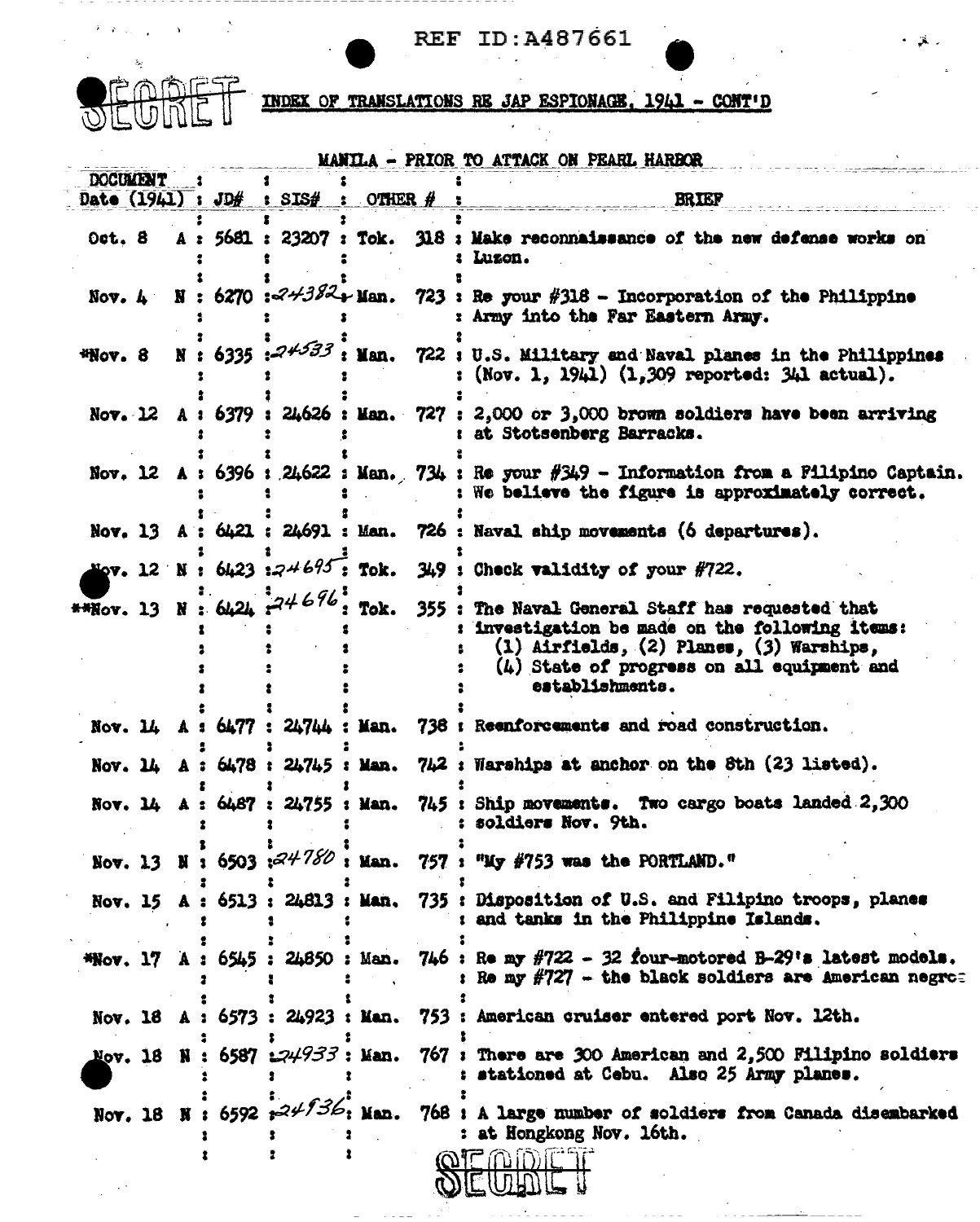ال<del>است.</del> التي تقريب التي تقريب المركز المركز المركز المركز المركز المركز المركز المركز المركز المركز المركز ال<br>المركز المركز المركز المركز المركز المركز المركز المركز المركز المركز المركز المركز المركز المركز المركز المرك



INDEX OF TRANSLATIONS RE JAP ESPIONAGE, 1941 - CONT'D

|                  |                |                                      |  | MANILA - PRIOR TO ATTACK ON PEARL HARBOR - CONT'D                                                                                                                                                                         |
|------------------|----------------|--------------------------------------|--|---------------------------------------------------------------------------------------------------------------------------------------------------------------------------------------------------------------------------|
| <b>DOCUMENT</b>  |                | Date $(1941)$ : JD# : SIS# : OTHER # |  | <b>BRIEF ERIEF</b>                                                                                                                                                                                                        |
|                  |                |                                      |  | Nov. 21 A: $6672$ : 25064: Man. 754: There are 400 Philippine soldiers and 7 or 8<br>: officers stationed in Laoag (Luson). It is<br>: rumored troops will be increased to 1,700.                                         |
|                  |                |                                      |  | Nov. 24 A : 6716 : 25162 : Man. 755 : Only 60 Philippine scouts are located in Camarines<br><b>: Norte (Luzon).</b>                                                                                                       |
|                  |                |                                      |  | **Nov. 24 N : 6753 : $25-36$ : Tok. 368 : Re your #746 - ascertain by what route large<br>: bombers went to Philippines and also verify their<br>: number (dated Nov. $15, 1941$ ).                                       |
|                  |                |                                      |  | Nov. 25 N: 6754 $:25^{23}/$ : Man. 767 : List of "ships present" at Manila - Nov. 15, 1941.                                                                                                                               |
|                  |                |                                      |  | Nov. 24 N: 6761 $:3524\div 1$ : Man. 769 : Thirteen (Navy) ships left port Nov. 17th -<br>: destination unknown.                                                                                                          |
|                  |                |                                      |  | Nov. 24 N: 6762 $x^2$ - $\frac{7}{3}$ Man. 773 : Nov. 17th - 54 light tanks and various military<br>: trucks plus mechanized troops arrived Lingayen<br>: from Fort Stotsenberg, stayed overnight and then<br>: returned. |
|                  |                |                                      |  | *Nov. 26 A: 6805: 25314: Tok. 372: Report immediately as to type of draft --- presumed<br>: to be in the waters immediately adjacent to Subic<br>: Bay. Also transmit these details to the Asama Maru.                    |
|                  |                |                                      |  | Nov. 29 A: 6902: 25471: Man. 785: Ship movements - Manila - Nov. 21 and Nov. 22.                                                                                                                                          |
|                  |                |                                      |  | Dec. 1 A: 6928: 25530: Man. 789: Arrival of 60 light tanks and other American<br>: reinforcements. (Dated Nov. $24$ , 1941.)                                                                                              |
|                  |                |                                      |  | *Dec. 4 N: 7035 : 25708: Man. 790: Five submarines and seven destroyers left port<br>: Nov. 23rd - destination unknown.                                                                                                   |
| $\text{FDec.}$ 5 | $\mathbf{N}$ : | $7082$ $\text{L}25782$ ; Man.        |  | 797 : The PORTLAND, BLACK HAWK, 2 destroyers and 10 sub-<br>: marines left port Nov. 26th - destination unknown.                                                                                                          |
| 440e.5           | A              | 7084: 25764: Man.                    |  | 799 : Nine planes (combat air patrol) flying over Manila.<br>(Dated Nov. 28, 1941.)                                                                                                                                       |
|                  |                |                                      |  |                                                                                                                                                                                                                           |

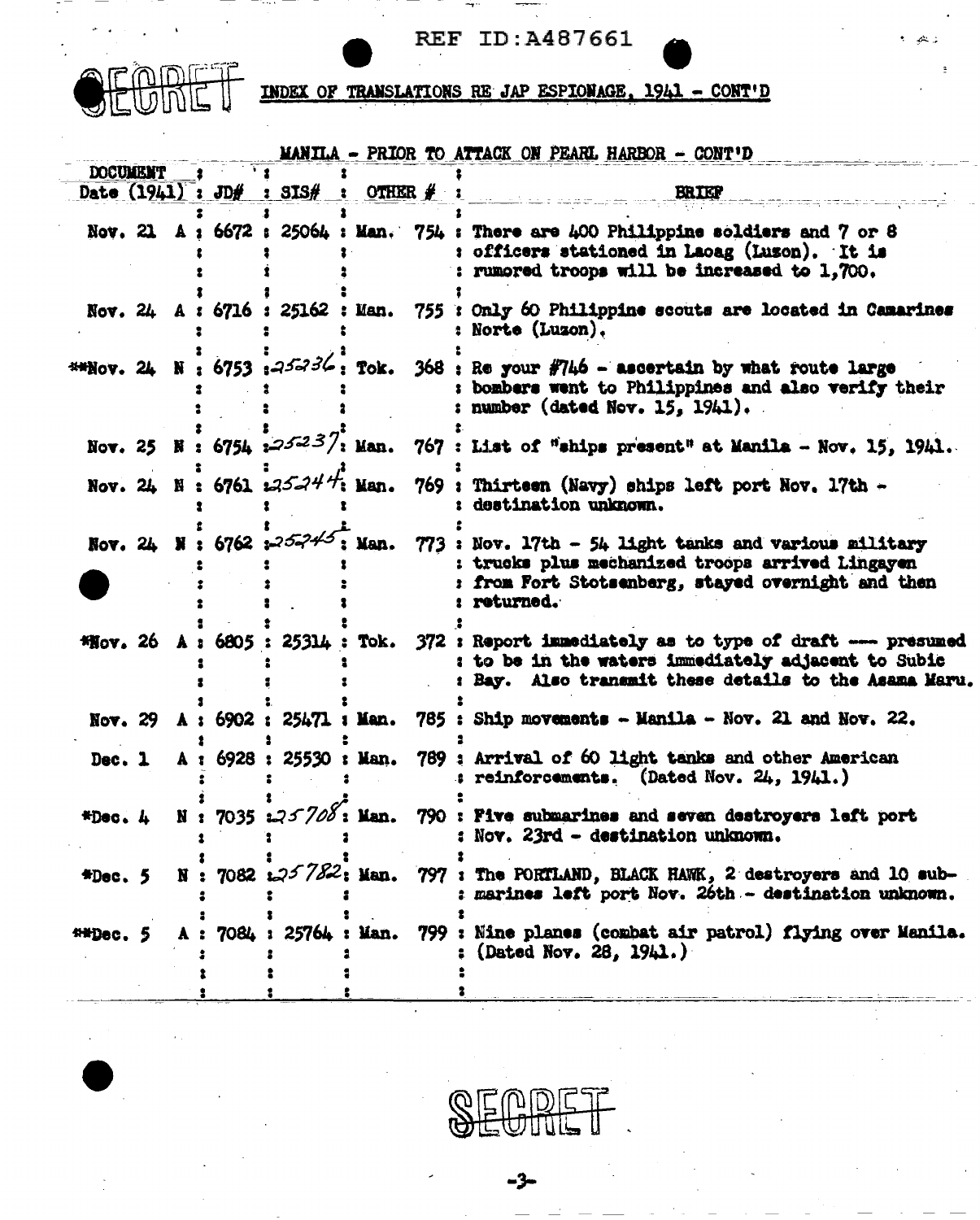

**INDEX OF TRANSLATIONS HE JAP ESPIONAGE, 1941 - CONT'D** 

|                 |    |  |                                        | MANILA - SUBSEQUENT TO ATTACK ON PEARL HARBOR                                                                                                                                                                      |
|-----------------|----|--|----------------------------------------|--------------------------------------------------------------------------------------------------------------------------------------------------------------------------------------------------------------------|
| <b>DOCUMENT</b> |    |  |                                        |                                                                                                                                                                                                                    |
|                 |    |  | Date $(1941) : JD# : SIS# : OTHER # :$ | <b>BRIEF</b>                                                                                                                                                                                                       |
|                 |    |  |                                        | *Dec. 8 N : 7207 : 35935: Man. 805 : Ships in Manila Nov. 29th:<br>24 submarines<br>2 oilers<br>2 destroyers<br>2 submarine tenders<br>1 gunboat (ISABEL)<br>1 minelayer<br>(Also HOUSTON and CANOPUS at Cavite)   |
| $H$ Dec. $B$    | N. |  |                                        | (Dated Nov. 29, 1941.)<br>: 7208 : $25\frac{73}{6}$ : Man. 812 : (A) Ships in port Dec. lst:<br>Submarine tender (HOLLAND)<br>8 submarines<br>2 oilers (PECOS and TRINITY)<br>1 gunboat (ISABEL)<br><b>CANOPUS</b> |
|                 |    |  |                                        | 1 cargo ship<br>HOUSTON at Cavite<br>(B) Submarine tender OTUS plus 14 submarines and<br>2 destroyers left port, destination unknown.                                                                              |

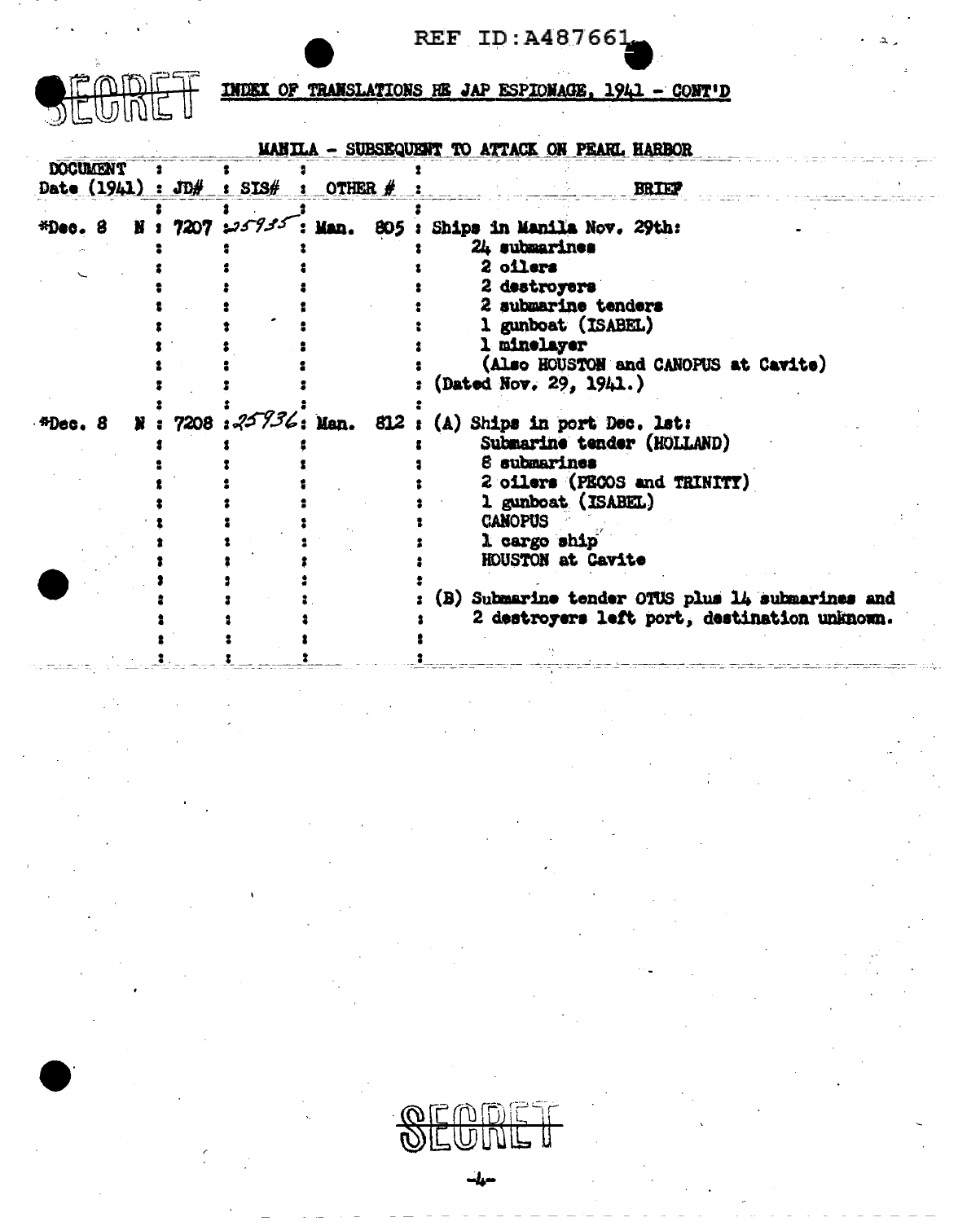$\sim$  100  $\pm$ 



 $\mathcal{L}^{\text{max}}$ 

 $\int_{\mathbb{R}^n} \left| \frac{1}{\sqrt{2}} \right| \, d\mu$ 

INDEX OF TRANSLATIONS RE JAP ESPIONAGE, 1941 - CONT'D

|                 |  |                                    |            |  | HONOLULU - PRIOR TO ATTACK ON PEARL HARBOR                                                                                                                                                                                                                                                                                                                                                                                                                                                                                                                                                                                                                          |  |
|-----------------|--|------------------------------------|------------|--|---------------------------------------------------------------------------------------------------------------------------------------------------------------------------------------------------------------------------------------------------------------------------------------------------------------------------------------------------------------------------------------------------------------------------------------------------------------------------------------------------------------------------------------------------------------------------------------------------------------------------------------------------------------------|--|
| <b>DOCUMENT</b> |  |                                    |            |  |                                                                                                                                                                                                                                                                                                                                                                                                                                                                                                                                                                                                                                                                     |  |
|                 |  | Date $(1941)$ : JD $#$ : SIS $#$ : | OTHER $\#$ |  | <b>BRIEF</b>                                                                                                                                                                                                                                                                                                                                                                                                                                                                                                                                                                                                                                                        |  |
| Apr. 5          |  |                                    |            |  | N : 1842 : $/59\%$ : Hon. 043 : Vessels seen in Pearl Harbor March 9th:<br>4 battleships, 5 heavy cruisers,<br>6 light cruisers, YORKTOWN, 25 destroyers,<br>3 tenders, several submarines, several<br>transports.<br>This is a typical Honolulu Spy Report for early<br>1941./                                                                                                                                                                                                                                                                                                                                                                                     |  |
| $40$ ct. $9$    |  |                                    |            |  | A: 5696 : 23260 : Tok. 083 : Tokyo directs continuous report of U.S. warships in<br>various lochs and at piers in Pearl Harbor. Also<br>gives code for Spy Reports. (Dated Sept. 24, 1941.)                                                                                                                                                                                                                                                                                                                                                                                                                                                                         |  |
|                 |  |                                    |            |  | Oct. 10 N: 5730 $\frac{1.233}{2}$ : Hon. 178 : Supplementary code for Spy Reports (strictly<br>secret). (Dated Sept. 29, $1941.$ )                                                                                                                                                                                                                                                                                                                                                                                                                                                                                                                                  |  |
| $*Dec.3$        |  |                                    |            |  | N: 6991: $25644$ ; Tok. 111: (Honolulu) make "ships in harbor report" irregular<br>but twice a week. (Dated Nov. 15, 1941.)                                                                                                                                                                                                                                                                                                                                                                                                                                                                                                                                         |  |
| c.4             |  |                                    |            |  | A: 7029: 25694: Tok. 111: Investigate fleet bases in Hawaiian Military<br>$(114?)$ : Reservation. (Dated Nov. 20, 1941.)                                                                                                                                                                                                                                                                                                                                                                                                                                                                                                                                            |  |
| $*Dec. 5$       |  |                                    |            |  | A: 7063: 25773: Tok. 113: Report vessel anchored in "Area N", Pearl Harbor<br>: and Mamala Bay. Make your investigation with<br>great secrecy. (Dated Nov. 18, 1941.)                                                                                                                                                                                                                                                                                                                                                                                                                                                                                               |  |
|                 |  |                                    |            |  | Dec. 5 A : 7064 : 25772 : Hon. 224 : American engineers to work on the Burma Road.<br>(Dated Nov. 18, 1941.)                                                                                                                                                                                                                                                                                                                                                                                                                                                                                                                                                        |  |
| $*Dec. 5$       |  | N : 7086 : $25823$ : Tok.          |            |  | 122 : In future report even when there are no ship<br>movements. (Dated Nov. 29, 1941.)                                                                                                                                                                                                                                                                                                                                                                                                                                                                                                                                                                             |  |
| $#H$ Dec. $6$   |  |                                    |            |  | A: 7111: 25817: Hon. 222: (Spy report dated Nov. 17, 1941.) Warships at<br>anchor in the Harbor on Nov. 15th were as in $m\ddot{y} = \frac{H}{2}$<br>Waters between Ford Island and the Arsenal:<br>1 OKLAHOMA class entered<br>1 tanker left<br><b>East Loch:</b><br>3 heavy cruisers<br><b>ENTERPRISE</b> (carrier)<br>Repair Dock in Navy Yard:<br>2 CHICAGO class cruisers<br>1 PENSACOLA class cruiser<br>: Middle Loch:<br>4 merchant vessels<br>SARATOGA (carrier) not in harbor on Nov. 17th.<br>At 1000 on the 17th, 8 destroyers were observed<br>entering the Harbor. Their course was as follows:.<br>Note: This is the last Honolulu spy report trans- |  |
|                 |  |                                    |            |  | Lated before the attack on Pearl Harbor./<br>$-5-$                                                                                                                                                                                                                                                                                                                                                                                                                                                                                                                                                                                                                  |  |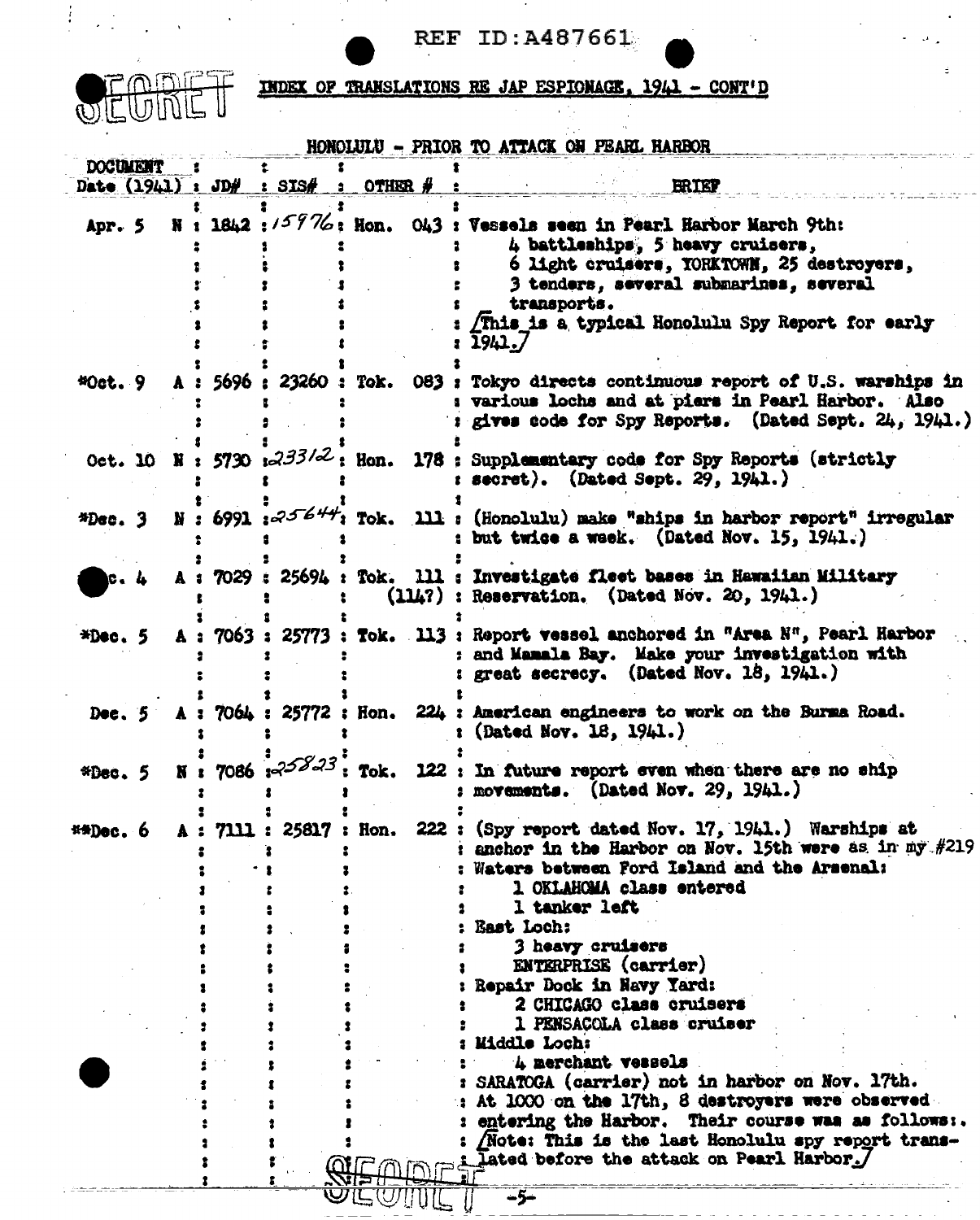OFO

DET INDEX OF TRANSLATIONS RE JAP ESPIONAGE, 1941 - CONT'D

|                 |   |                                     |                                     |              | HONOLULU - SUBSEQUENT TO ATTACK ON PEARL HARBOR                                                                                                                                                                                                                                                                                                                                                                                             |
|-----------------|---|-------------------------------------|-------------------------------------|--------------|---------------------------------------------------------------------------------------------------------------------------------------------------------------------------------------------------------------------------------------------------------------------------------------------------------------------------------------------------------------------------------------------------------------------------------------------|
| <b>DOCUMENT</b> |   | Date $(1941) : J\Box\# : S\Box S\#$ |                                     | OTHER $\#$   | <b>BRIEF</b>                                                                                                                                                                                                                                                                                                                                                                                                                                |
| Dec. 8          |   |                                     |                                     |              | A: 7158: 25880: Tok. 119: Report the entrance or departure of capital ships.<br>(Dated Nov. 28, 1941.)                                                                                                                                                                                                                                                                                                                                      |
| $#H$ Dec. $8$   | A |                                     |                                     |              | : 7176 : 25877 : Hon. 253 : There are no signs of barrage balloon equipment.<br>: There is considerable opportunity left for a<br>: surprise attack against these places. The battle-<br>: ships do not have torpedo nets. (PAK 2 - dated<br>: Dec. 6, 1941 - forwarded by teletype from the<br><b>Presidio, San Francisco.)</b>                                                                                                            |
| **Dec. 8        |   | 7179:                               |                                     | 25874 : Hon. | 254 : The following ships observed at anchor on Dec. 6th:<br>9 battleships, 3 light cruisers,<br>3 submarine tenders, 17 destroyers plus<br>4 light cruisers and 2 destroyers at docks.<br>The heavy cruisers and airplane carriers have all<br>left.<br>: It appears that no air reconnaissance is being<br>: conducted by the fleet air arm.<br>(PAK 2 - dated Dec. 6, 1941 - forwarded by teletype<br>from the Presidio, San Francisco.) |
| Dec. 8          | A |                                     | $7212 : 25928 :$ Ron.               |              | 238 : There are 8 B-17's at Midway. Reinforcements of<br>: 12,000 men are expected at Honolulu in December or<br>: January.<br>One or two destroyers are usually at the entrance<br>to the Harbor.<br>: (Dated Nov. 28, 1941.)                                                                                                                                                                                                              |
|                 |   |                                     |                                     |              | Dec. 10 N : 7280 : 26027 : Hon. 252 : Three battleships arrived Dec. 5th. LEXINGTON and<br>: five heavy cruisers departed Dec. 5th.<br>Following in port p.m. of the 5th:<br>6 battleships<br><b>3 light cruisers</b><br>16 destroyers.<br>Four ships of HONOLULU class in drydock.<br>$(PAK 2 - dated Dec. 5, 1941.)$                                                                                                                      |
|                 |   |                                     | Dec. 10 N: 7294 $3 - 260 - 33$ Hon. |              | 241 : Operating schedules and maneuver areas of U.S.<br>: Pacific Fleet, indicating battleships usually in<br>port over the week-ends. (Dated Dec. 1, 1941.)                                                                                                                                                                                                                                                                                |
|                 |   |                                     | Dec. 10 N: 7309 126065; Hon.        |              | 247 : Military transport sailed for U.S.<br>: LURLINE arrived.<br>$(PAK 2 - dated Dec. 3, 1941.)$                                                                                                                                                                                                                                                                                                                                           |
| Dec. 10         |   | 8:7310                              | 726<br>26066                        | OIE (NID)IE  | Hon. 248 : WICMING and 2 seaplane tenders left port Dec. 3rd.<br>: No other movements. $(PAK 2 - dated Dec. 3, 1941.)$<br>-6-                                                                                                                                                                                                                                                                                                               |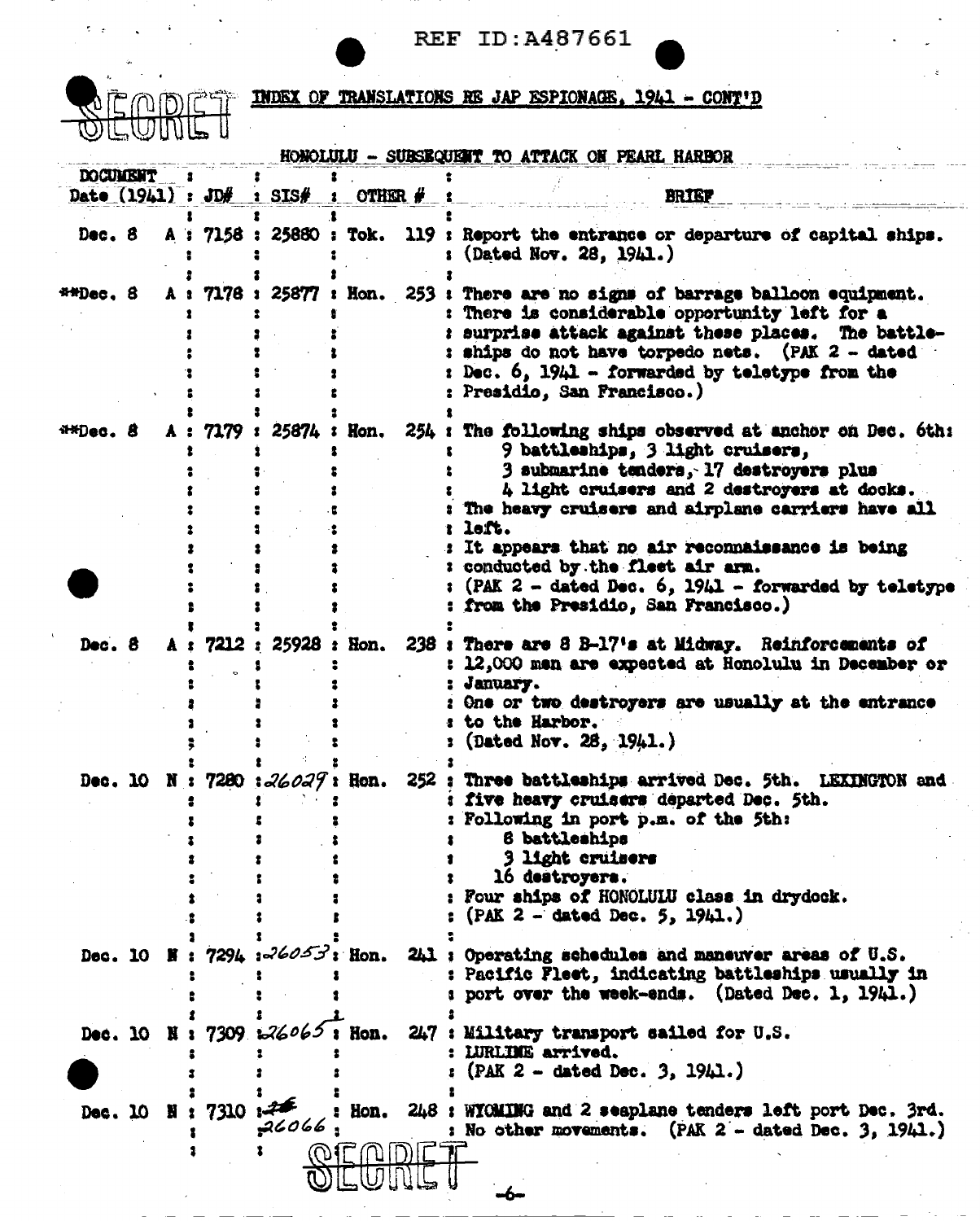**REF ID: A487661** 

**INDEX OF TRANSLATIONS RE JAP ESPIONAGE.** 1941 - CONT'D

|                                        |             |           | HONOLULU - SURSEQUENT TO ATTACK ON PEARL HARBOR - CONT'D                                                                                                                                                                                 |
|----------------------------------------|-------------|-----------|------------------------------------------------------------------------------------------------------------------------------------------------------------------------------------------------------------------------------------------|
| <b>DOCUMENT</b><br>Date $(1941) : JD#$ | $:$ SIS $#$ | OTHER # 1 | <b>BRIEF</b>                                                                                                                                                                                                                             |
| *Dec. 11 N : 7370 $\frac{176145}{1}$   |             | 3 Dee     | i Hon. 245 : Method of spy communication (to ships at sea) by<br>: signals:                                                                                                                                                              |
|                                        |             |           | I & II - Lanikai Beach(night) - lights in house.<br>III - Lanikai Bay (day) - Star (plus III) on<br>sail of Star Boat.                                                                                                                   |
|                                        |             |           | $IV$ - Kalama House (night) - lights in attic<br>. window.<br>$V - K.G.M.B.$ want ads. (Apply P.O. Box 1476).                                                                                                                            |
|                                        |             |           | A. Chinese Rug.<br>B. CHIC-CO farm.                                                                                                                                                                                                      |
|                                        |             |           | C. Beauty operator.<br>VI - Signal bonfire on Maui Island (6 miles to<br>northward of Kula Sanitarium).                                                                                                                                  |
|                                        |             |           | $(PAK 2 - dated Do. 3, 1941.)$<br>Mote: Intercepted at Fort Hunt, Va. Translated in<br>the rough by Mrs. Edgers, 1:00 p.m. on Dec. 6, 1941.<br>: Seen by Lt.Cdr. Kramer about 2:00 p.m. Typed smooth<br>: and distributed on Dec. 11th./ |
|                                        |             |           | **Dec. 12 A : 7381 : 26158 : Tok. 128 : Wire immediately the movements of the fleet subse-<br>: quent to the 4th. (PAK $2-$ dated Dec. 6, 1941.).<br>(Intercepted at Fort Shafter, T.H.)                                                 |
|                                        |             |           | Dec. 12 A : 7401 : 26161 : Hon. 249 : Arrival and departure of British gunboat.<br>: (PAK $2 -$ dated Dec. 4, 1941.)                                                                                                                     |
|                                        | 26352:      |           | **Dec, 16 A: 7511: 26351: Hon. 234: Operating schedules of U.S. Pacific Fleet.<br>: (Dated Nov. $24, 1941.$ )                                                                                                                            |
|                                        |             |           | **Dec. 30 A : 8007 : 27065 : Tok. 123 : The presence in port of warships, carriers and<br>I cruisers is of utmost importance. Let me know day<br>t by day.                                                                               |
|                                        |             |           | : Are there observation balloons above Pearl Harbor?<br>: Are warships provided with anti-mine nets?<br>: (Dated Dec. 2, 1941 - intercepted at Fort Shafter,                                                                             |
|                                        |             |           | : T.H., and apparently forwarded by mail.)<br>: Note: Reason for long delay not known, but<br>: apparently some one fumbled the ball. Note on<br>: translation says: "This message was received here<br>Dec. $23.$ $\frac{1}{2}$         |
|                                        |             |           |                                                                                                                                                                                                                                          |

Note: Except as otherwise noted, all Honolulu messages were<br>sent in "J19", were intercepted in continental U.S., and were<br>forwarded to Washington by mail.

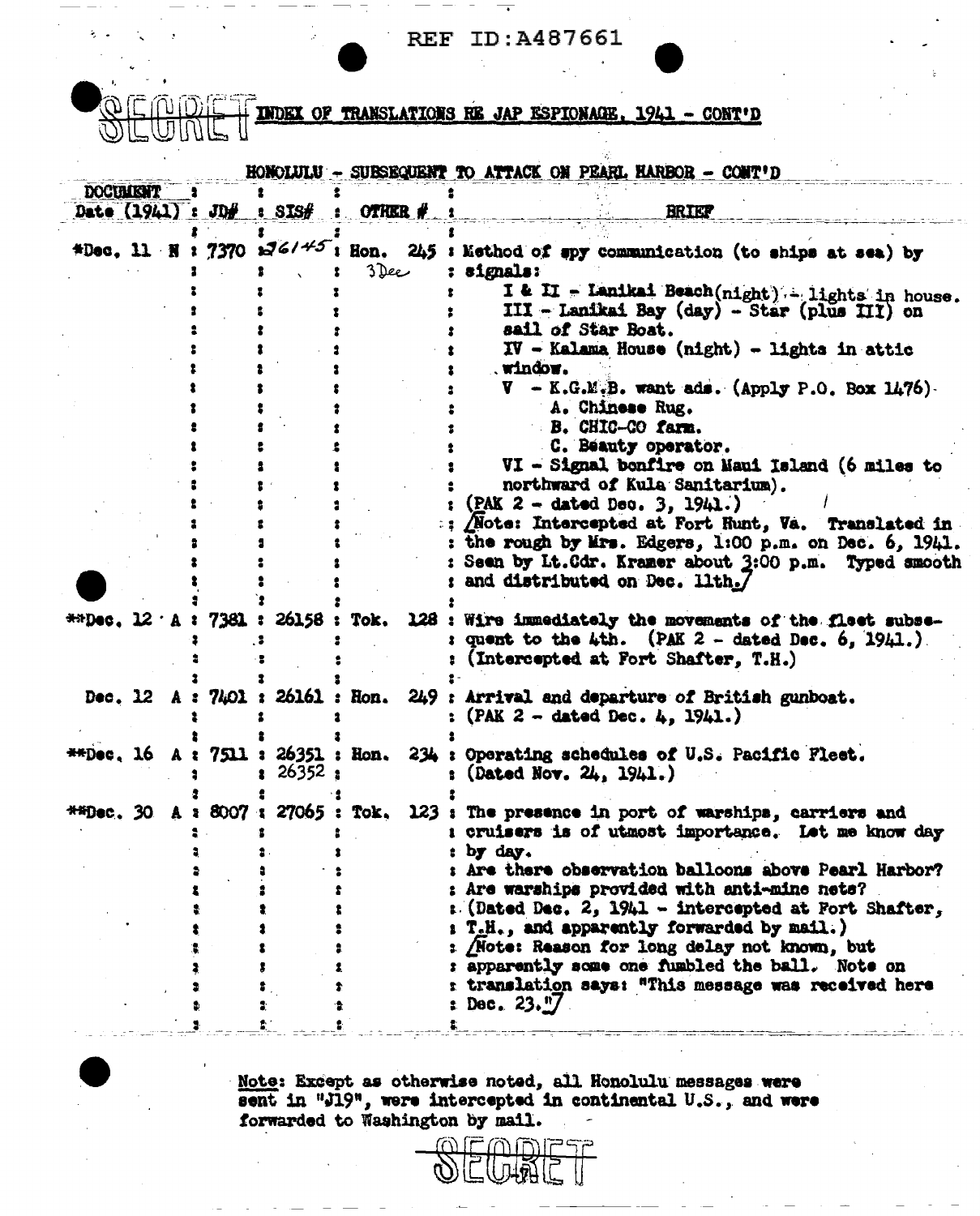

|                     |   |                                                                        |                                 | NORTH & SOUTH AMERICA - PRIOR TO ATTACK ON PEARL HARBOR                                                                                                                                                                                                                                                                                    |
|---------------------|---|------------------------------------------------------------------------|---------------------------------|--------------------------------------------------------------------------------------------------------------------------------------------------------------------------------------------------------------------------------------------------------------------------------------------------------------------------------------------|
| <b>DOCUMENT</b>     |   |                                                                        |                                 |                                                                                                                                                                                                                                                                                                                                            |
| Date $(1941) : JD#$ |   | SIS#                                                                   | OTHER $\#$                      | <b>BRIEF</b>                                                                                                                                                                                                                                                                                                                               |
| <b>Hiar. 18 N</b>   |   | 1540 $\sqrt{5425}$ ; Tokyo                                             |                                 | 126: To Washington - Put Secretary Terazaki in full<br>: charge of information and propaganda in the United<br>: States ---. (We have decided to strengthen our<br>: intelligence operations in the United States.)<br>$\colon$ (Purple.)                                                                                                  |
| Apr. 20 N           |   | : 2101 $1/6457$ ; Wash.                                                |                                 | 238: Send \$50,000 credited to secret fund account.<br>(Purple.)                                                                                                                                                                                                                                                                           |
|                     |   | Sept. 24 A : 5370 i 22637 : L.A.<br>22638:                             |                                 | 184: Outline of airplane production in Southern<br>$\binom{1}{2}$ California. $(J22 - \text{dated Sept. } 16, 1941.)$                                                                                                                                                                                                                      |
|                     |   |                                                                        |                                 | *Sept.24 N : 5373 :22654:Santiago 261: Japanese espionage in Latin America.                                                                                                                                                                                                                                                                |
|                     |   | <b>*Sept.26 A : 5445 : 22742 : N.Y.</b><br>to<br>: 22746 :<br>$1nc.$ : |                                 | 446: Japanese subversive activities in U.S. Names of<br>$: 6$ Jap agents.                                                                                                                                                                                                                                                                  |
|                     |   | Sept. 27 A : 5469 : 22807 : Holly-<br>22808 : wood                     | #68:                            | : Japanese language newspapers in California.                                                                                                                                                                                                                                                                                              |
| $*0$ ot. $9$        | A | 5698 : 23263 : N.Y.<br>to<br>23266 :<br>plus:<br>23341:                |                                 | 452: --- my spies Schmitt and Wright. --- the outlook<br>: is far from optimistic.                                                                                                                                                                                                                                                         |
|                     |   |                                                                        |                                 | Nov. 19 A : 6612 : 24990 : Seattle 165: Vessels anchored in Bremerton on Nov. 9th:<br>: SARATOGA, WARSPITE, COLORADO and CHARLESTON.<br>(Dated Nov. 10, 1941.)                                                                                                                                                                             |
| Dec. 2              |   |                                                                        |                                 | 6951 : 25579 : Wash. 1210: Jap espionage in South America --- "I would like<br>: to have Terazaki, at least, quickly sent to<br><b>Brazil or Argentina."</b><br>(Purple - dated Nov. 20, 1941.)                                                                                                                                            |
| *Dec. A             |   | N: 7034 $25707$ : Wash.                                                |                                 | 026: To Seattle - Investigate progress of repairs of<br>: WARSPITE, British warship at Bremerton.<br>(Dated Nov. 25, 1941.)                                                                                                                                                                                                                |
| **Dec. 4            |   |                                                                        | N: 7037 $\approx$ $7/0$ : Tokyo | 2431: Circular (to San Francisco) dated Nov. 29, 1941<br>: Make full report beginning Dec. Let on the<br>following:<br>Ship's nationality, Ship's name,<br>Port of departure (or arrival),<br>Port of destination (or previous departure),<br>Date of departure, etc., in detail,<br>II: of all foreign commercial andwar ships now in the |
|                     |   |                                                                        |                                 | Pacific, Indian Ocean, and South China Sea.                                                                                                                                                                                                                                                                                                |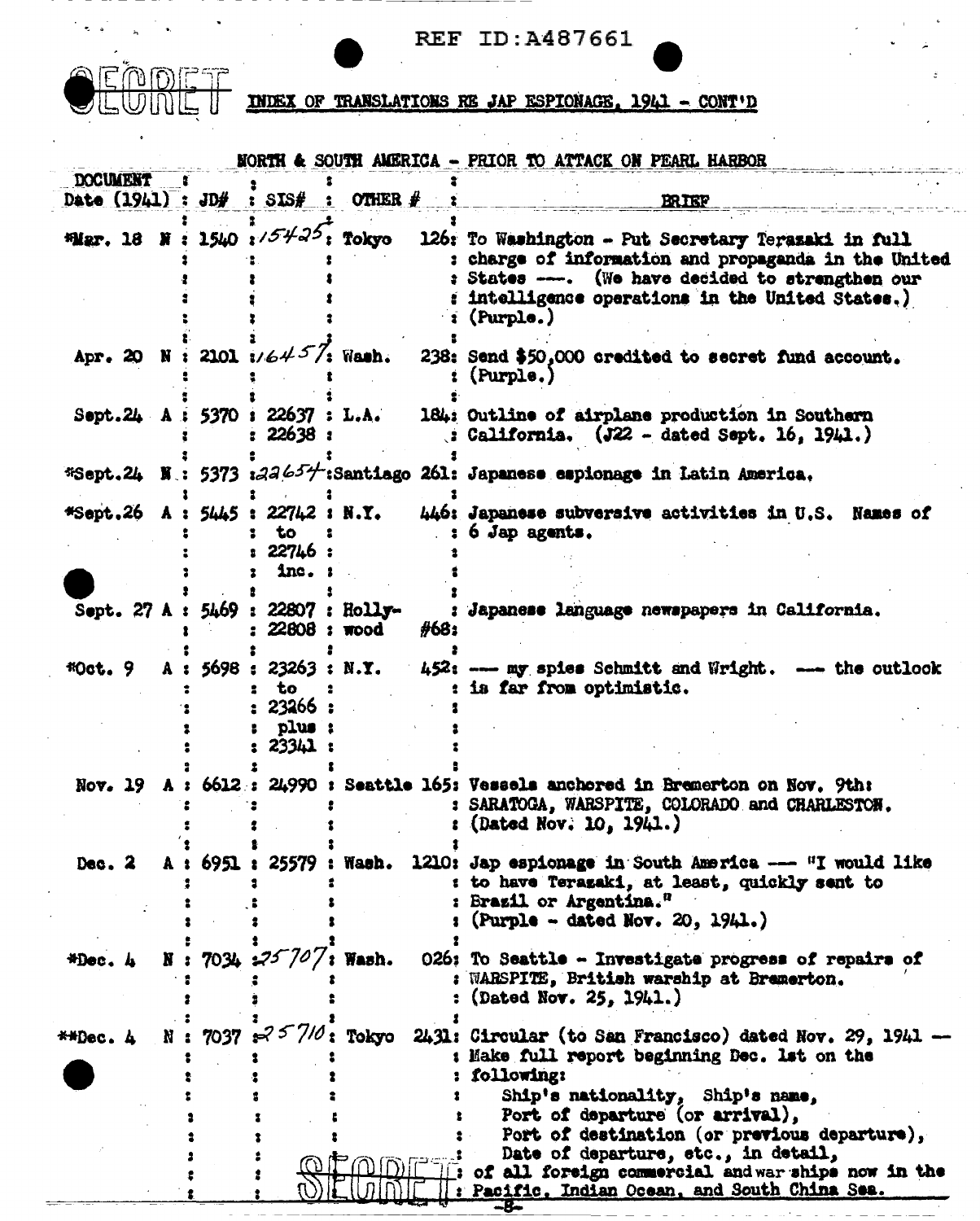| <b>REF ID: A487661</b> |  |  |  |  |
|------------------------|--|--|--|--|
|------------------------|--|--|--|--|

<u>"MDI</u>

**INDEX OF TRANSLATIONS RE JAP ESPIONAGE, 1941 - CONT'D** 

|                 |  |                                 |                                        | NORTH & SOUTH AMERICA - SUBSEQUEST TO ATTACK ON PEARL HARBOR                                                                                                                                                                                                                  |
|-----------------|--|---------------------------------|----------------------------------------|-------------------------------------------------------------------------------------------------------------------------------------------------------------------------------------------------------------------------------------------------------------------------------|
| <b>DOCUMENT</b> |  |                                 |                                        |                                                                                                                                                                                                                                                                               |
|                 |  |                                 | Date $(1941) : JD# : SIS# : OTHEN # :$ | <b>BRIEF</b>                                                                                                                                                                                                                                                                  |
|                 |  |                                 |                                        | Dec. 8 A: 7177 : 25876 : Seattle 184: Urgent Intelligence - WARSPITE and COLORADO at<br>: anchor in Bremerton on Dec. 5th. The SARATOGA<br>: sailed the same day.<br>: $(PAK 2 - data)$ Dec. $6, 1941 - forwarded$ by teletype<br>: from The Presidio, San Francisco, Calif.) |
|                 |  | Dec. 10 N: 7318 : $26084$ Wash. |                                        | O40: To Panama - Report passage through the Canal of<br>: the USS MISSISSIPPI, NORTH CAROLINA, WASHINGTON,<br>: and WASP. (Dated Dec. 1, 1941.)                                                                                                                               |

Note: All "North and South America Espionage Messages" in "J19" unless otherwise noted.

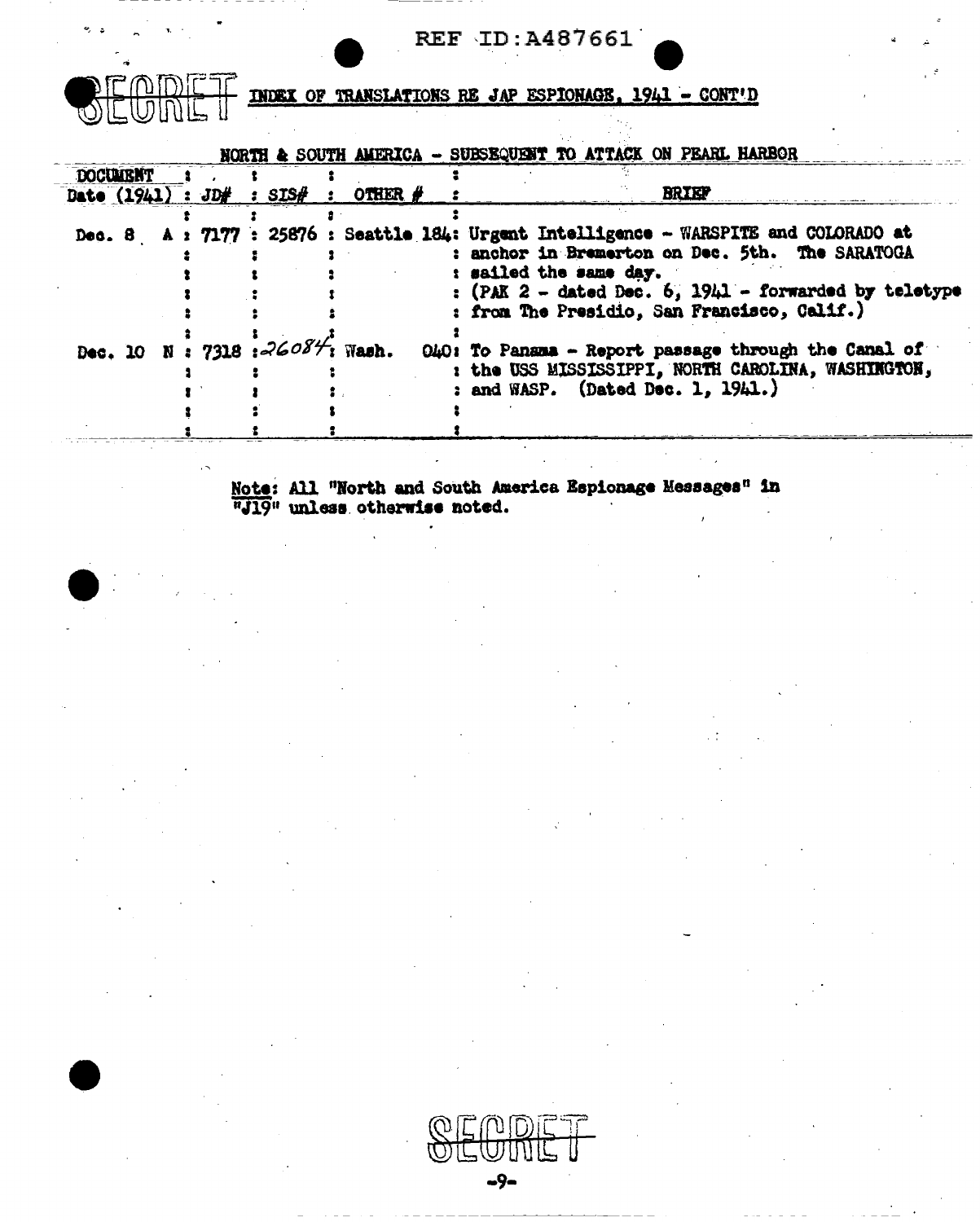$\overline{\mathcal{E}}$ 

 $- - -$ 

. . . - - - <del>.</del> - - .

CONDET INDEX OF TRANSLATIONS RE JAP ESPIONAGE, 1941 - CONT'D

 $\cdots$  - - - -

| Date $(1941)$ : JD $#$ : SIS $#$ |         |                                                                                                                                                                                                                             |                                                                                                                                                                                                                                                                                                                                                                    |
|----------------------------------|---------|-----------------------------------------------------------------------------------------------------------------------------------------------------------------------------------------------------------------------------|--------------------------------------------------------------------------------------------------------------------------------------------------------------------------------------------------------------------------------------------------------------------------------------------------------------------------------------------------------------------|
|                                  | OTHER # |                                                                                                                                                                                                                             | <b>BRIEF</b>                                                                                                                                                                                                                                                                                                                                                       |
|                                  |         |                                                                                                                                                                                                                             | 276: To Moscow - The situation at Chungking.<br>$(Purple - March 17, 1941.)$                                                                                                                                                                                                                                                                                       |
|                                  |         |                                                                                                                                                                                                                             | #81: To Singapore - Secure intelligence by bribe<br>: "As our troops are moving southward"<br>$(Red - March 20, 1941.)$                                                                                                                                                                                                                                            |
|                                  |         |                                                                                                                                                                                                                             | N: 1829: $1/5^{-7/5}$ : Batavia 142: For the purpose of carrying out a military<br>: campaign in the lowlands.<br>$(Red - March 29, 1941.)$                                                                                                                                                                                                                        |
|                                  |         |                                                                                                                                                                                                                             | $(Purpla - Sept. 13, 1941.)$                                                                                                                                                                                                                                                                                                                                       |
|                                  |         |                                                                                                                                                                                                                             | Nov. 22 A: 6728: 25124: Tokyo #2362: Circular. Rin Kei Sei and Chin Ki Kan to go to<br>: Singapore - to be used as leaders in the<br>: intelligence net - to organize a rumor grapevine<br>: the collection of military intelligence (in<br>: Singapore). Report to be made to the home office<br>: and to the Embassy in Thailand.<br>: (Purple - Nov. 20, 1941.) |
|                                  |         |                                                                                                                                                                                                                             | 353: To Singapore - Eight ships with 10,000 British<br>: troops heading for the Malay States.<br>$(Purple - Row, 18, 1941.)$                                                                                                                                                                                                                                       |
|                                  |         |                                                                                                                                                                                                                             | 644: To Peking - There is a great deal of British code<br>: material coming in now which we cannot read.<br>$(Purple - Nov. 22, 1941.)$                                                                                                                                                                                                                            |
|                                  |         |                                                                                                                                                                                                                             | Nov. 25 N : 6804 : 253324 Batavia 1241: Surveillance over Japanese fishing boats is<br>: becoming more and more strict.<br>: (Purple - Nov. 19, 1941.)                                                                                                                                                                                                             |
|                                  |         |                                                                                                                                                                                                                             | 745: In order to propagandise revolt (among the Hindus)<br>: we should begin to develop our propaganda<br>: machinations toward India.<br>$(Purple - Nov. 22, 1941.)$                                                                                                                                                                                              |
|                                  |         |                                                                                                                                                                                                                             | 782: To Bangkok - Am sending you 60,000 baht.<br>A special secret fund.<br>$(Purple - Nor. 24, 1941.)$                                                                                                                                                                                                                                                             |
|                                  |         |                                                                                                                                                                                                                             | To Taingtao - Telegraphic codes used by British<br>$(Purple - Nov. 21, 1941.)$                                                                                                                                                                                                                                                                                     |
|                                  |         | 15421 : Tokyo<br>Mar. 22 A : $1654$ : $/56-21$ : Tokyo<br>Nov. 25 A: 6765: 25221: Tokyo<br>Nov. 25 A : 6781 : 25214 : Tokyo<br>Nov. 26 A: 6826 : 25303 : Rome<br>Nov. 25 A : 6832 : 25298 : Tokyo<br>N: 6855 : 253%: Peking | Sept.19 N : 5292 $\div 27^{1/7}$ , Bangkok 630: In our propaganda work.<br>(unnumbered): Embassy.                                                                                                                                                                                                                                                                  |